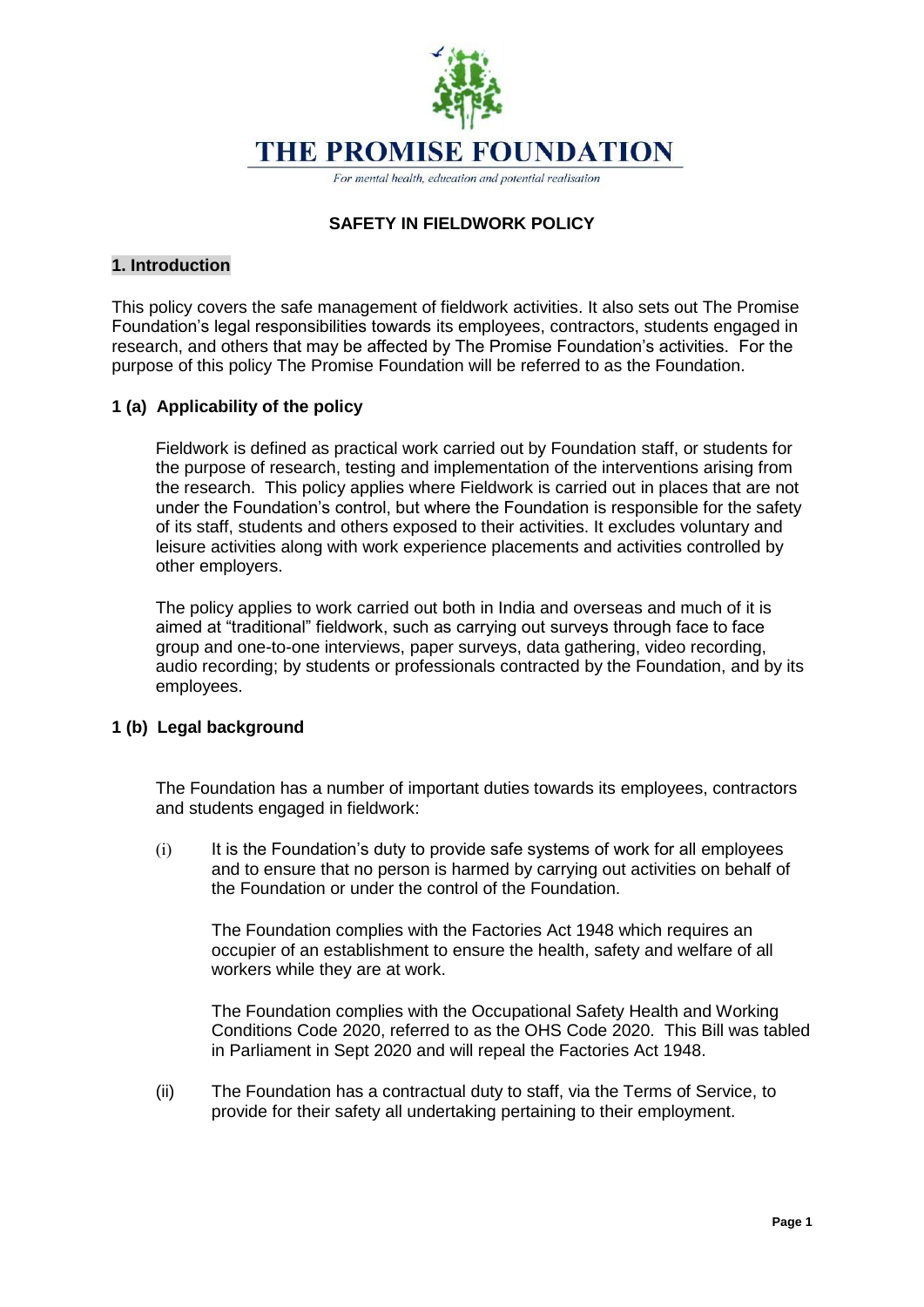(iii) There is likely to be a contractual relationship between the Foundation and its employees and it is likely that a court would regard reasonable safety provision as an implied term in this contract.

The duties imposed by Chapter III, Section 6(1) of the OHS Code 2020 must be achieved as far as reasonably practicable and it will not always be either necessary or possible to eliminate all risk in order to discharge this duty.

These duties and those imposed by other regulations require the risks associated with fieldwork to be assessed and managed in the same way as any other Foundation activity.

# **1 (c) Overseas fieldwork**

It is the Foundation's policy that the standard of care required under the OHS Code 2020 to be the minimum standard of safety followed for work outside India. Where the standards adopted outside India are higher, those higher standards will be applied in compliance with Section 1, Chapter 2, Para 8(iii)(B) of the OHS Code 2020.

## **1 (d) Planning, risk assessment, and the management of fieldwork**

The Director of The Foundation is responsible for ensuring that adequate fieldwork planning is carried out, including assessments of the risks that need to be managed during fieldwork, and for ensuring that safe working procedures have been established for all staff and students.

He/she should ensure that:

- (i) There will be adequate supervision over the fieldwork activities
- (ii) Supervisors are competent under the circumstances likely to be encountered and have adequate first aid and other relevant training, if risk assessments identified a need for it.
- (iii) All field workers are adequately prepared
- (iv) Suitable lines of communication with fieldworkers are available and accidents are reported and investigated.

The Director may delegate responsibility for planning and risk assessment to the person who is organising the fieldwork. If this is the case, then the Director must be satisfied that the organiser is competent to do this and has sufficient awareness of their legal obligations to the participants.

The aim of risk assessment is first to identify all the hazards associated with the work and then to assess the risk that these hazards present under the circumstances of the work. This should identify areas where action can be taken to reduce the risk to an acceptable level.

It is helpful to consider three types of risk when planning fieldwork:

(i) universal risks applicable to all fieldwork (e.g. general travel-related risks)

(ii) generic risks, applicable to all field work of that type (e.g. child safety, breach of privacy, corruption)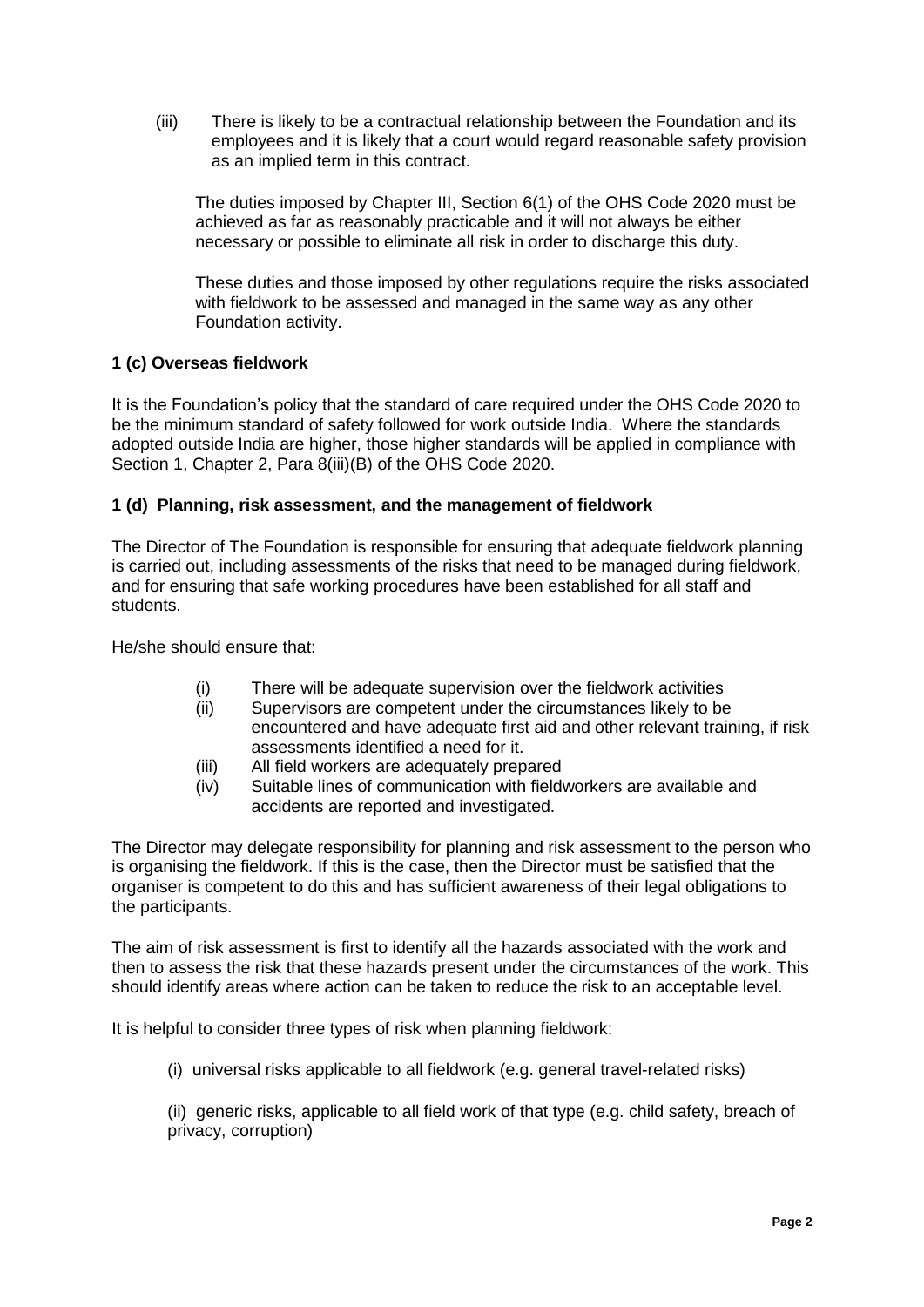(iii) specific risks that apply to particular locations (e.g. reflecting the presence of local danger at a fieldwork site, or travel-related risks applying to a particular country).

Besides these external factors, risk assessments should consider the knowledge, experience, and skills of the participants, and whether they have any special needs or vulnerabilities.

The amount of time spent on planning and the degree of detail recorded in the risk assessment needs to be proportionate to the inherent danger present in the fieldwork. For instance, it is sensible to make simple generic assessments for routine, well-supervised visits to low risk areas. But more extensive planning and assessment would be required for a group planning for work in areas where there may be a risk to personal safety because of criminal or political activity. Past experience of the worker in his/her proposed activity will have a major bearing on the perceived level of risk and the composition of the risk assessment should reflect this.

There should always be a contingency plan for reasonably foreseeable emergencies, taking into account the likely hazards of the environment and the type of work undertaken. As part of this plan, The Foundation should retain a record of:

- (i) the work involved
- (ii) the workers involved
- (iii) their itinerary and return times
- (iv) their contact details

For overseas work, in particular, it is prudent for the Foundation to retain passport and visa details, and the names and addresses of next of kin.

### **1 (e) Provision of information**

Employees undertaking fieldwork must be fully informed of the nature of the work, the associated hazards, and their control measures. This is a legal requirement but it also has other functions, e.g. it allows them to identify any medical problems that might affect their ability to carry out certain types of fieldwork.

The extent of the information that needs to be provided will depend on the pre-existing knowledge, experience, and skills of the participants. The Director, must be satisfied that those providing this information are competent to do so and might wish to consider how best to assess and monitor this competency.

### **1 (f) Provision of training**

Besides being adequately informed, fieldworkers must have the relevant training to undertaking the field activities assigned to them. The relevant training required will be dealt with through the hiring and selection process.

### **1 (g) Duties of employees**

The Foundation complies with the OHS Code 2020 by:

(a) Ensuring that the workplace is free from hazards which cause or are likely to cause injury or occupational disease to the employee;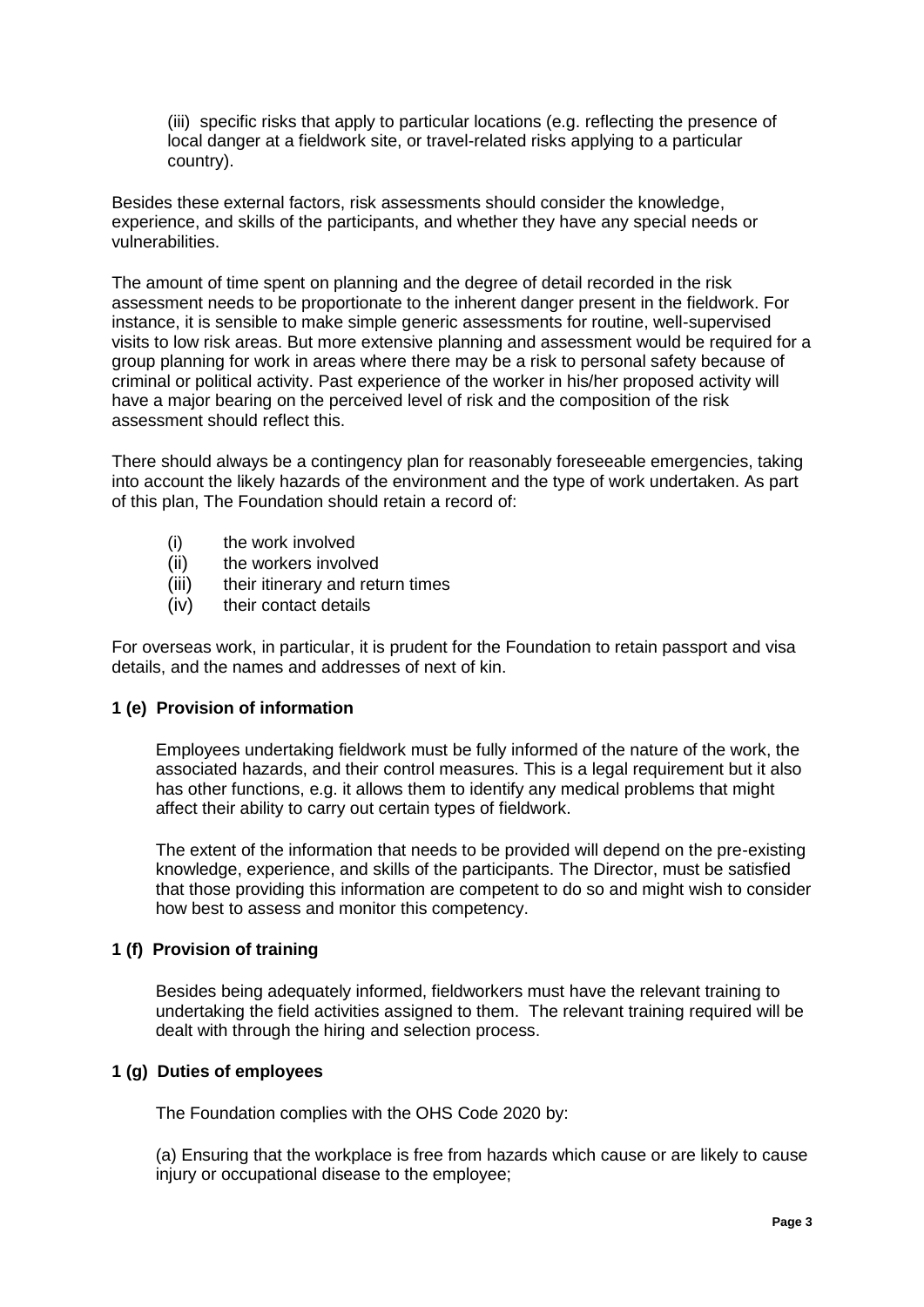(b) comply with the occupational safety and health standards declared under section 18 or the rules, regulations, bye-laws or orders made under the OHS Code where applicable;

(c) provide annual health examination or tests free of costs to employees as may be prescribed by the appropriate Government;

(d) provide and maintain, as far as is reasonably practicable, a working environment that is safe and without risk to the health of the employees;

(e) ensure that no charge is levied on any employee, in respect of anything done or provided for maintenance of safety and health at workplace, including conduct of medical examination and investigation for the purpose of detecting occupational diseases;

### **1 (h) Duties of employees**

Employees have a responsibility under (Chapter III, Section 13 of the OHS Code 2020)  $t \circ$ :

- (a) take reasonable care for the health and safety of themselves and of other persons who may be affected by their acts or omissions at the workplace;
- (b) Comply with the safety and health requirements specified in the standards;
- (c) Employees participating in fieldwork, but not supervising, must co-operate with the Foundation by following the safety instructions and control measures put in place to meet its statutory obligations under the OHS Code.

### **1 (i) Insurance**

The Foundation holds legal liability insurance policies relevant to fieldwork activities, Employer's Liability, which covers employees acting in the course of their employment (in respect of any death or injury they might suffer for which the Foundation is liable at law) and Public Liability, which covers others. These policies will indemnify the Foundation, and those acting on its behalf, against any third party claim for damages arising from death, personal injury, or third party property damage where there is a liability at law.

Travel Insurance will be provided to employees travelling abroad for the Foundation. Travel Insurance will be taken at the time of travel.

### **1 (j) Dealing with the public and the press**

Fieldworkers will be seen as representatives of the Foundation. It is important to ensure that the academic purpose of their work is accurately represented and this is best done through a senior representative. Therefore, queries should be referred to the Director, The Promise Foundation for comment. Questions from the media should be referred to the Director, The Promise Foundation for comment.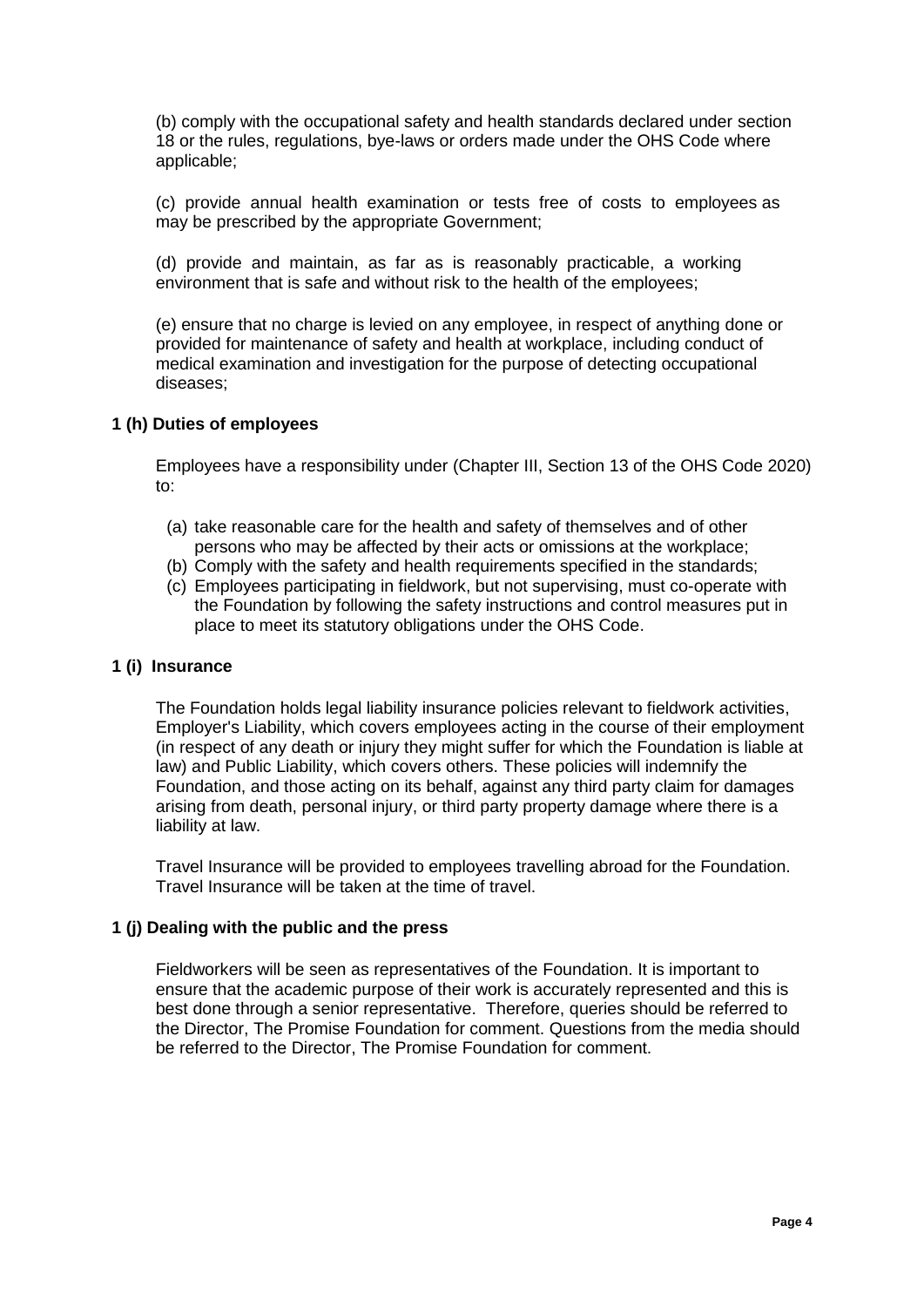### **2. Supervision and training**

### **2 (a) Responsibility for safety in fieldwork**

Responsibility for the health and safety of participants in fieldwork lies ultimately with the Director, The Promise Foundation. He/she must ensure that fieldwork supervisors are adequately trained in basic work techniques, possess any necessary skills including first-aid training if required, are capable and competent in leading a team in the field and appreciate the hazards and risks involved in the undertaking. Following a risk assessment, the Director should devise, discuss, and agree written working procedures with his/her appointed representative. These documents should be provided to each field worker and the Director should satisfy him/herself that the individual appreciates the significant points, e.g. by using individual or group briefings.

### **2 (b) Fieldwork supervision**

The responsibility for ensuring that adequate safety arrangements exist and that fieldworkers observe them lies with the Director. Where appropriate, the Director may appoint one or more field leaders to act on their behalf in the field. Field leaders need not necessarily be Foundation employees (e.g. they may be specialists from a partner organization or a contracted third party) and because there can be confusion in such cases the identity of the designated leader should always be made clear, e.g. in written instructions or safety briefings. For the duration of the fieldwork, the designated field leader is responsible for ensuring all safety precautions are observed. Individuals must understand that they must observe any instruction given to them by the field leader and bring any safety issues to their attention.

The Director, The Promise Foundation should always be aware of fieldworkers' activities. A plan of work, which includes the proposed itinerary and timetable, should be held by the Director and updated as necessary.

Supervision levels for field trips will vary. While fieldwork cannot usually be as closely supervised as other activities, the level of supervision must be adequate for a given situation.

## **2 (c) Training**

It is important that personnel are adequately trained in the skills required for their fieldwork, either beforehand or as part of the work. The training of field leaders is particularly important and for some activities it may be appropriate to seek formal qualifications (e.g. specialist in speech therapy, language specialists) beyond those directly connected with the work itself.

First Aid training should be considered for at least one member where groups work in remote locations if the risk assessment deems it necessary having taken into consideration due the medical facilities available and proximity of medical facilities.

### **3. Conduct of fieldwork**

### **3 (a) Fieldwork trips on foot**

As fieldwork will be carried out in locations which have road access, in the event of a requirement to walk distances to reach villages or within a village, appropriate and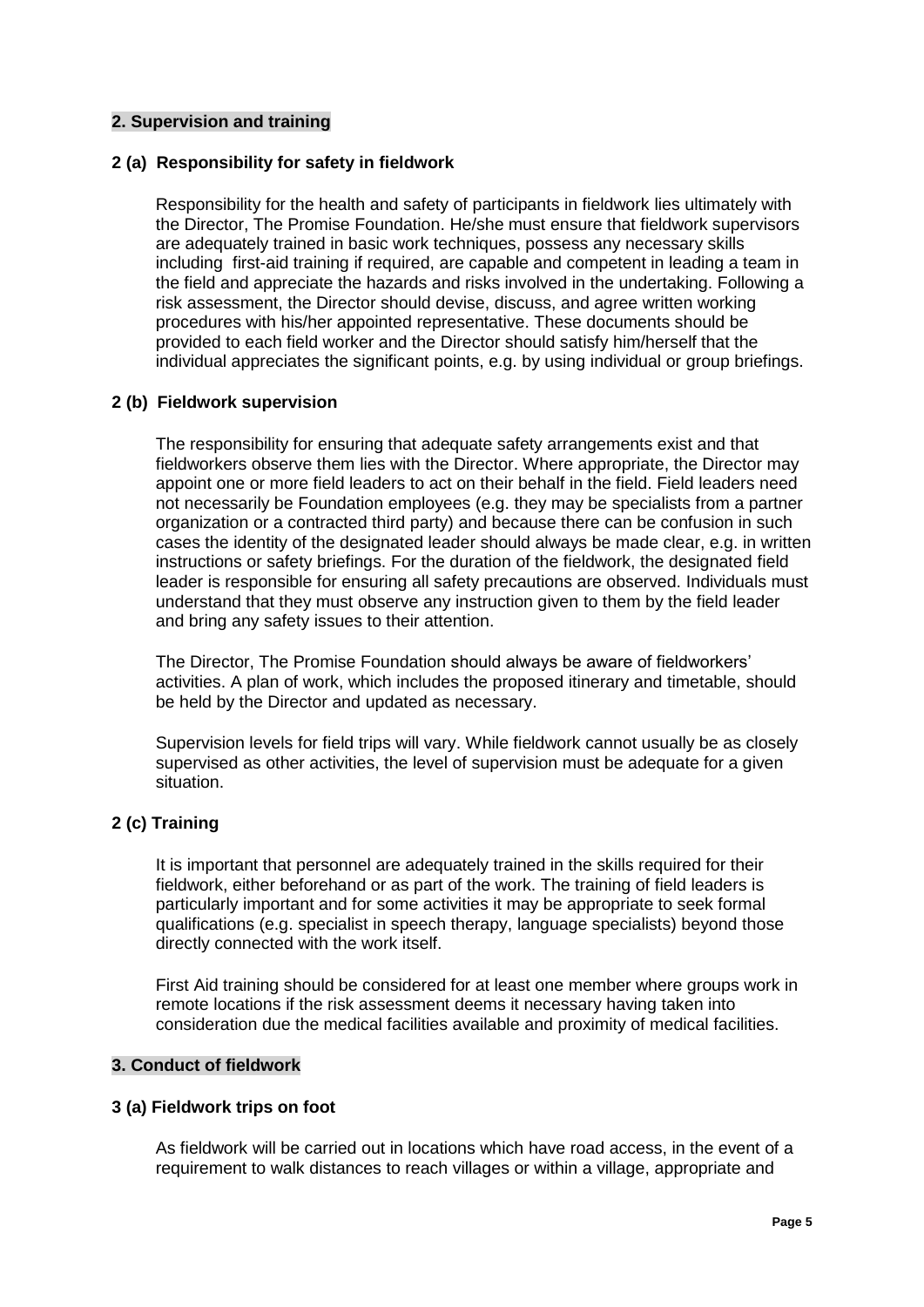comfortable foot ware should be worn. Protection from the sun and rain by carrying an umbrella and clothing appropriate for the weather conditions and that is culturally sensitive should be worn.

While we do not anticipate fieldwork would require employees to walk distances on roads, in the event of this need, walkers on roads should face the traffic and wear items of fluorescent clothing by day and reflective clothing at night.

### **3 (b) Use of transport**

Transport may include bicycle, motorcycle, scooter, car, bus or train to reach field locations. Risk assessments should take into account the suitability of the chosen method of transport, the prevention of driver/operator fatigue, and the provision of adequate rest periods.

Transport must be properly maintained in compliance with relevant traffic regulations.

Drivers must possess appropriate licences, and be in a fit state to drive. Local traffic rules must be observed and seat belts used if available.

### **3 (c) Equipment**

Equipment must be suitable for the conditions of use and should be properly maintained. Employees must comply with the Foundations Use of Equipment policy.

### **3 (d) Protective clothing and personal protective equipment (PPE)**

All participants must wear adequate and appropriate protective clothing. PPE should comply with appropriate local and International Standards where practicable. It should be checked regularly, maintained in good condition, and worn correctly.

The following types of clothing and PPE should be considered:

- Masks.
- Face shields and or eye protection
- Gloves
- Sanitizers
- Sun protective clothing
- Warm/weatherproof clothing (for cold/wet conditions)
- Appropriate footwear

## **3 (e) Local conditions**

With the increase in incidents of heavy rainfall, high temperatures and flooding, weather conditions should be considered during field trips.

A wide range of factors that are only apparent on site may require reassessment of risks or changes to control measures, for example:

- extremes of weather
- unstable soil particularly during road works
- overhead or buried power lines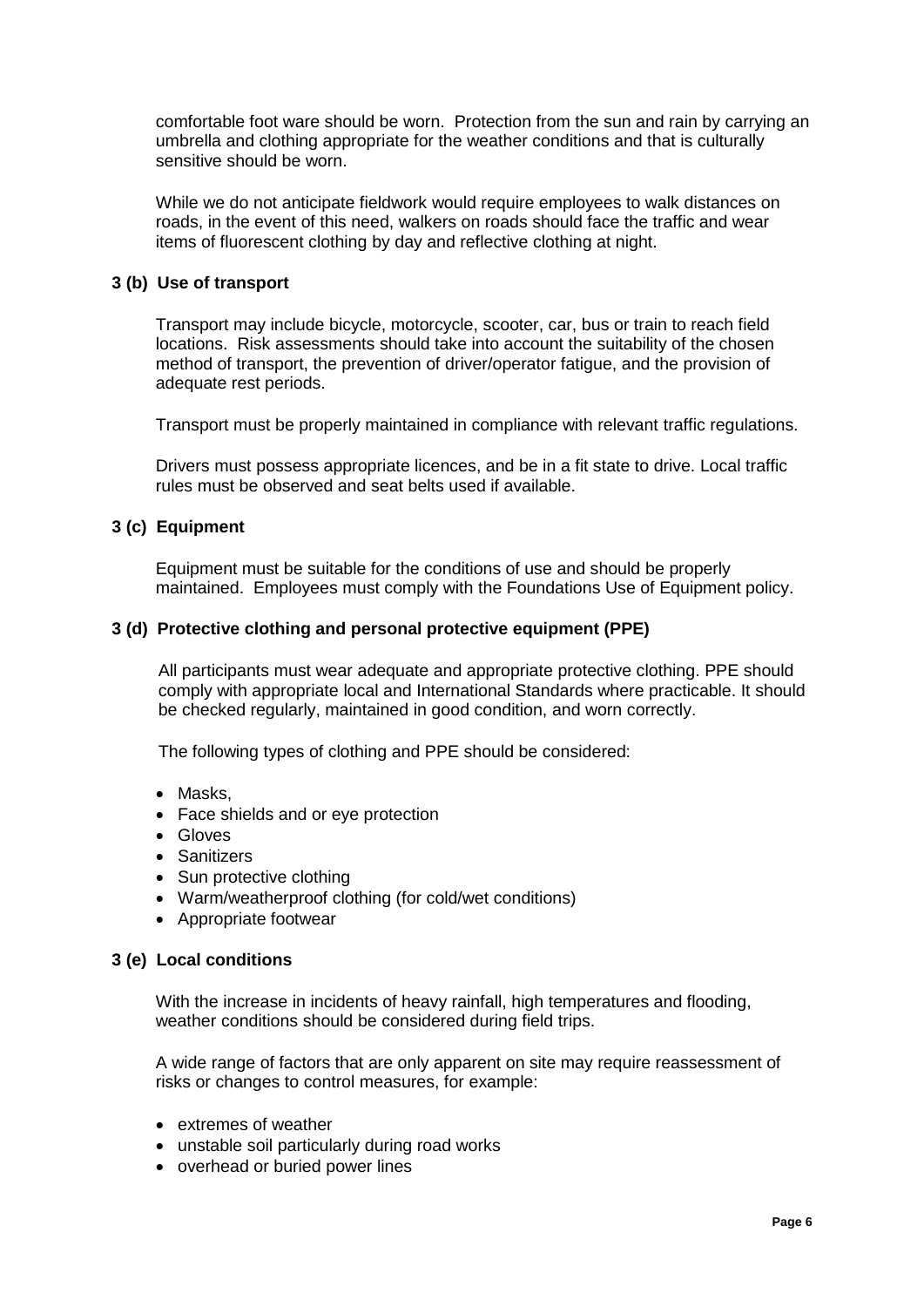- traffic
- venomous, frisky or aggressive animals.

It may be necessary to consider additional precautions, e.g.

- appropriate protective clothing
- provision of shade or shelter
- provision of maps, compasses, GPS
- first aid and medical equipment
- increased level of supervision
- mobile or other communication systems

Field workers should take care not to become so engrossed in their tasks that they fail to notice changing conditions, such as weather or tide. They should also be told how to report hazards they believe have not been properly considered.

### **3 (f) Personal safety and security**

Theft, vandalism, and violent crime can be a problem in both remote and urban areas. Hazards to field workers, particularly those working alone and those judged to be particularly vulnerable, should be considered carefully, as should the risk of theft of (or vandalism to) essential equipment. Local crime rates, social and political factors will need to be considered and police or other local sources consulted for advice if necessary. Risk assessments should consider the following control measures:

- pre-visit checks
- working in pairs or with a companion in earshot
- security locks on vehicles, buildings, stores
- anti-theft devices and alarms
- personal alarms
- mobile phones (fully charged, with spare charged batteries available where appropriate; emergency contact numbers should be readily available, e.g. stored in mobile phones)
- training in dealing with aggression
- monitoring and reporting systems

## **3 (g) Leisure time**

Accidents are especially likely to occur during leisure time for a variety of reasons. For instance, under the influence of drink or drugs they may become unfit to drive or carry out their fieldwork tasks, they may engage in dangerous pranks, they may become aggressive, or they may provoke the aggressive attention of others.

Members of fieldwork groups should be made aware that they will be regarded as representatives of the Foundation and that any dangerous, unsociable or offensive behaviour will reflect badly on it. Supervising staff should note that they will not be held responsible for accidents or incidents occurring during unsupervised leisure time, provided warnings about bad behaviour or dangerous activities are given and recorded.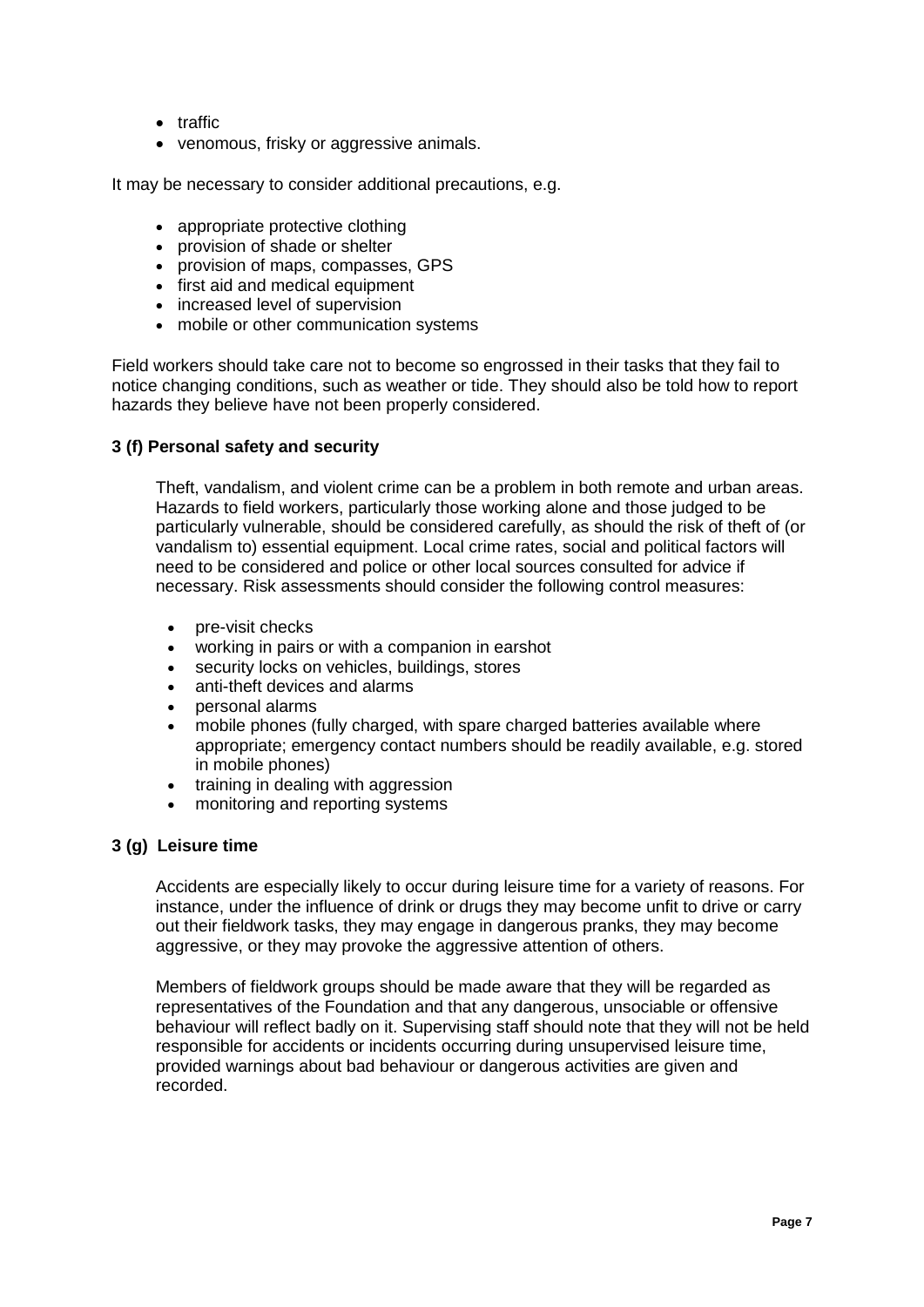# **3 (h) Catering and sanitation**

Where food is provided during field work, organizers should aim to provide a wholesome, balanced, and varied diet, taking into account special dietary needs.

Local foods should be selected carefully and high risk foods avoided.

An adequate supply of potable water must be available. If necessary, water should be purified by boiling, ultra-filtration, or the use of chemical treatments.

### **4. Health and basic fitness**

Organisers of fieldwork must give careful consideration to the maintenance of the health of participants.

Participants should be required to complete the **Fieldwork Medical Information form** and declare whether they knowingly suffer from any disability or any medical condition (e.g. asthma, diabetes, epilepsy, heart disease, mental health conditions, vertigo, or the taking of certain drugs) that could compromise their health and safety, or that of others. The personal information in the Fieldwork Medical Information form is protected under the Foundation's Confidentiality Policy.

When on field trips, it may be useful for individuals with pre-existing conditions to carry with them written details of their condition, treatment, and medical contacts.

The risk assessment should consider the activities to be undertaken, the work environment, the nature of the medical condition (e.g. its severity, degree of control and functional impact), and the remoteness of the fieldwork activity (including access to medical assistance). Ideally, an individual's treating practitioner is best placed to provide guidance on their medical condition or disability, but they may not be fully aware of the demands of the fieldwork.

Every effort should be made to enable those with specified medical conditions or disabilities to participate fully in fieldwork, but it may sometimes be necessary to make exclusions to ensure the health and safety of the participant.

## **4 (a) Health education**

Participants should receive adequate instruction on the likely health hazards associated with the fieldwork, and particular attention should be given to:

- environmental hazards (e.g. dehydration, sunburn)
- avoidance of gastro-intestinal disorders and food poisoning
- microbiological hazards
- insect, animal, and plant hazards
- basic personal hygiene and care of the feet
- use of insect repellents.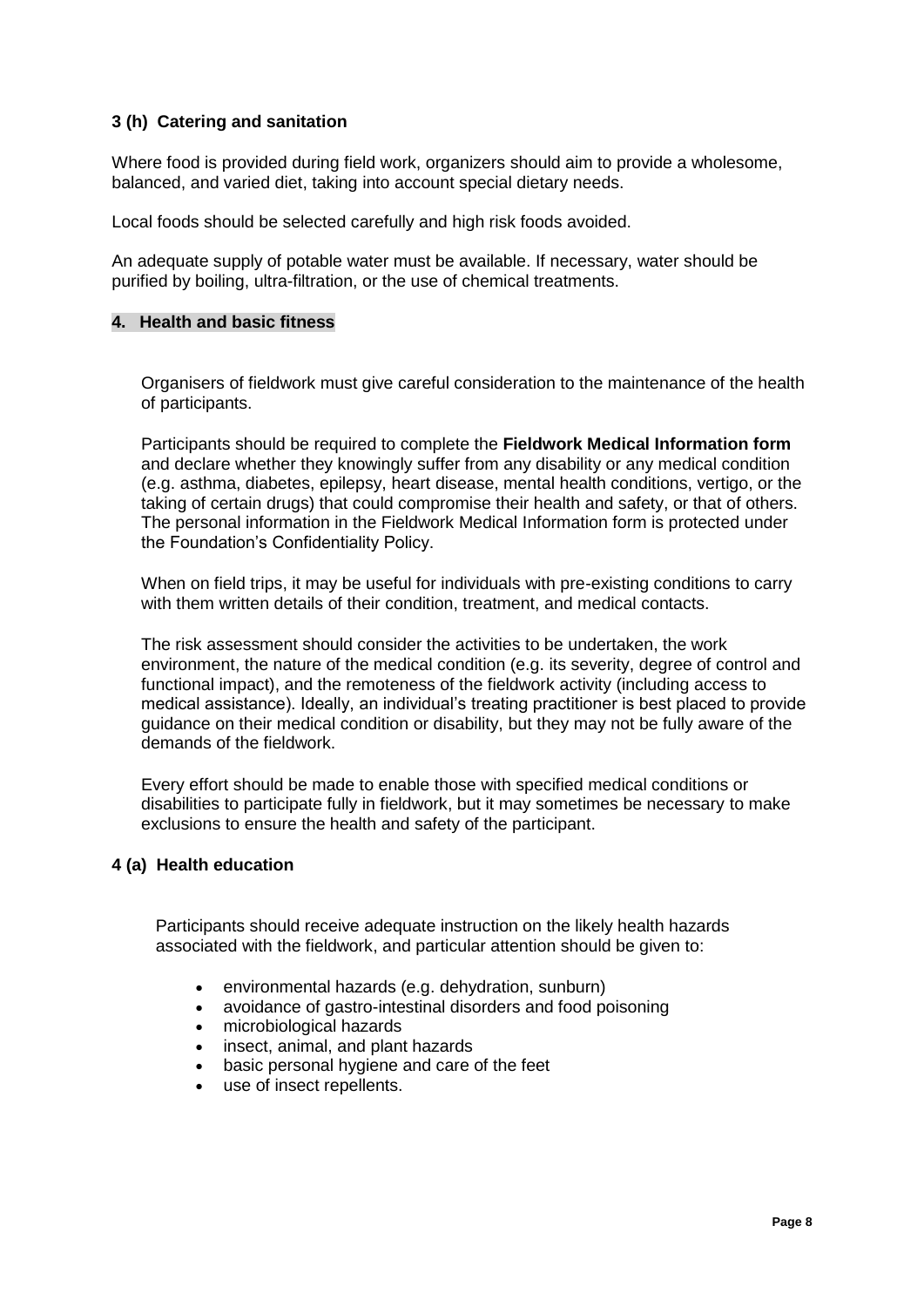# **4 (b) Immunisation**

Advice should be sought if the fieldwork could result in exposure to certain pathogenic organisms (e.g. cholera, typhoid, dengue, malaria, COVID 19). For COVID 19 immunization, participants be required to comply with local government requirements to register at [http://www.cowin.gov.in](http://www.cowin.gov.in/) and schedule an appointment to receive the vaccination at a hospital nearby. Appropriate letter confirming that the participant is involved in front-line work will be provided by the Foundation.

Medical advice on the immunisation requirements for overseas travel for employees and individuals may be obtained from your local doctor.

The cost of immunization arising as a result of performing duties relating to fieldwork will be paid for by the Foundation.

### **4 (c) Injury and illness in the field**

In the field, relatively trivial injuries or conditions may become serious if not treated and field leaders should be alert for signs of illness, injury, or fatigue in the team. Prompt medical attention must be sought and fieldworkers should be aware of the location of their nearest healthcare facilities. Participants on trips abroad should be advised of the need to obtain adequate medical insurance. If there is any doubt about the standard of health care in the country or area concerned, sufficient sterile packs should be carried to ensure that clean needles, sutures, etc are always available.

### **5. Emergency action**

## **5 (a) First aid coverage**

The risk assessment should consider whether an appropriate level of first aid cover should be provided for fieldwork. Where it is considered necessary that a member of the group should be first aid trained, appropriate training through the Red Cross https://redcrosskarnataka.org/first-aid-training/ will be organized.

## **5 (b) Accident and emergency procedures**

The fieldwork leader is responsible for organising emergency procedures and ensuring that all members of the group are aware of them.

There should be a clear action plan to deal with a serious accident, which should include the following points:

- Attend to the injured person
- Keep only the minimum number of persons to help and withdraw the remainder to a safe place if conditions are dangerous or may deteriorate.
- Send for help if necessary, and ensure that the emergency services are given the exact location (e.g. by GPS coordinates or location)
- Warn others of dangers, if these exist (e.g. flooding)
- Inform the Director, as soon as possible.
- Do not discuss the situation with anyone except the emergency services and the Director, The Promise Foundation.